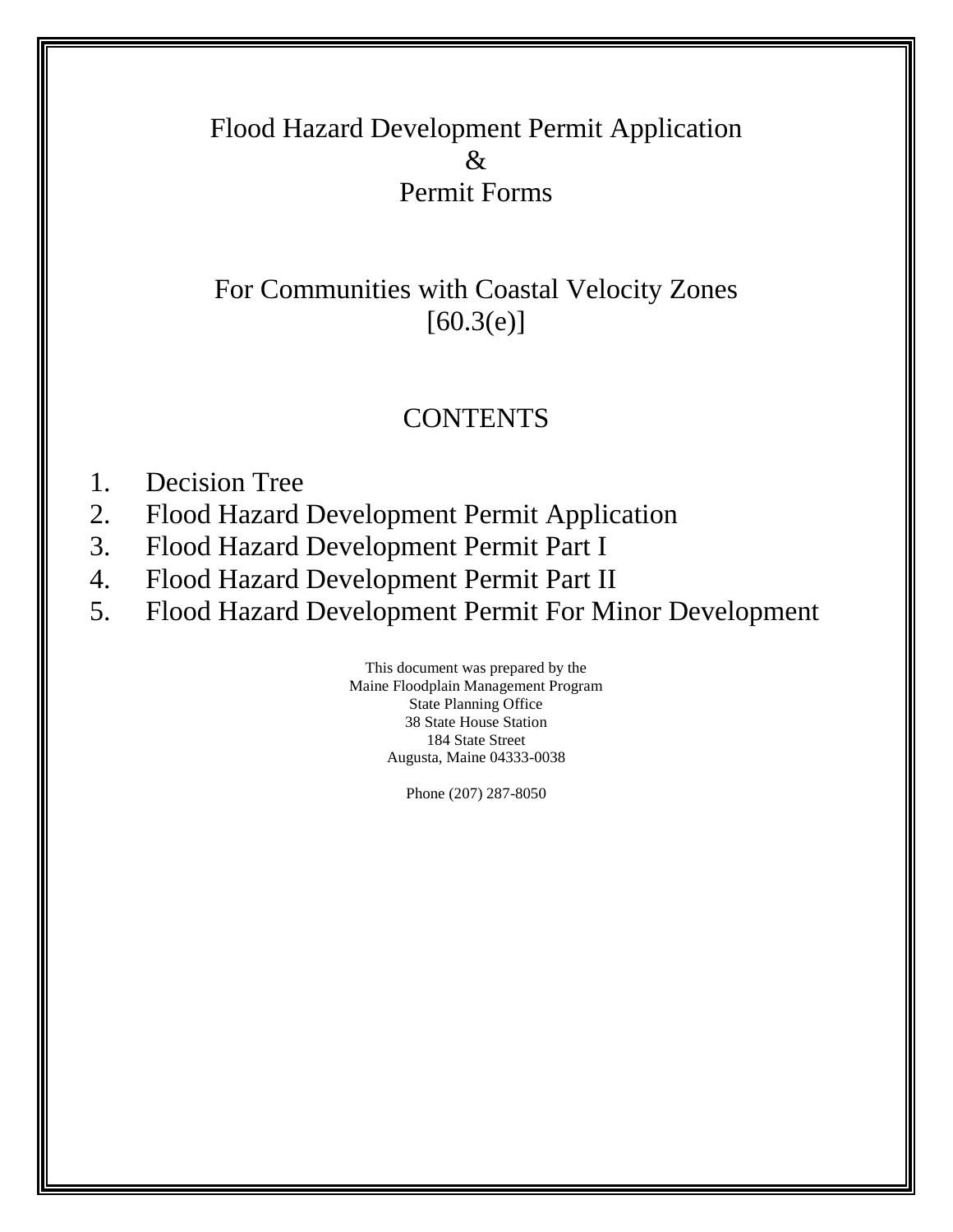# 2 Maine Floodplain Management **Decision Tree for Flood Hazard Development Permits**

**Please check appropriate boxes.**

Is the development in the floodplain as shown on the Community's flood map?  $\Box$  yes  $\Box$  no

If yes, go to page 2.

If no, no flood hazard permit required.

(A completed copy of this form should accompany each Flood Hazard Development Permit Application file)

G:\DEPTS\CODE\Floodplain\epermit 2016 - Scarborough.doc March 7, 2003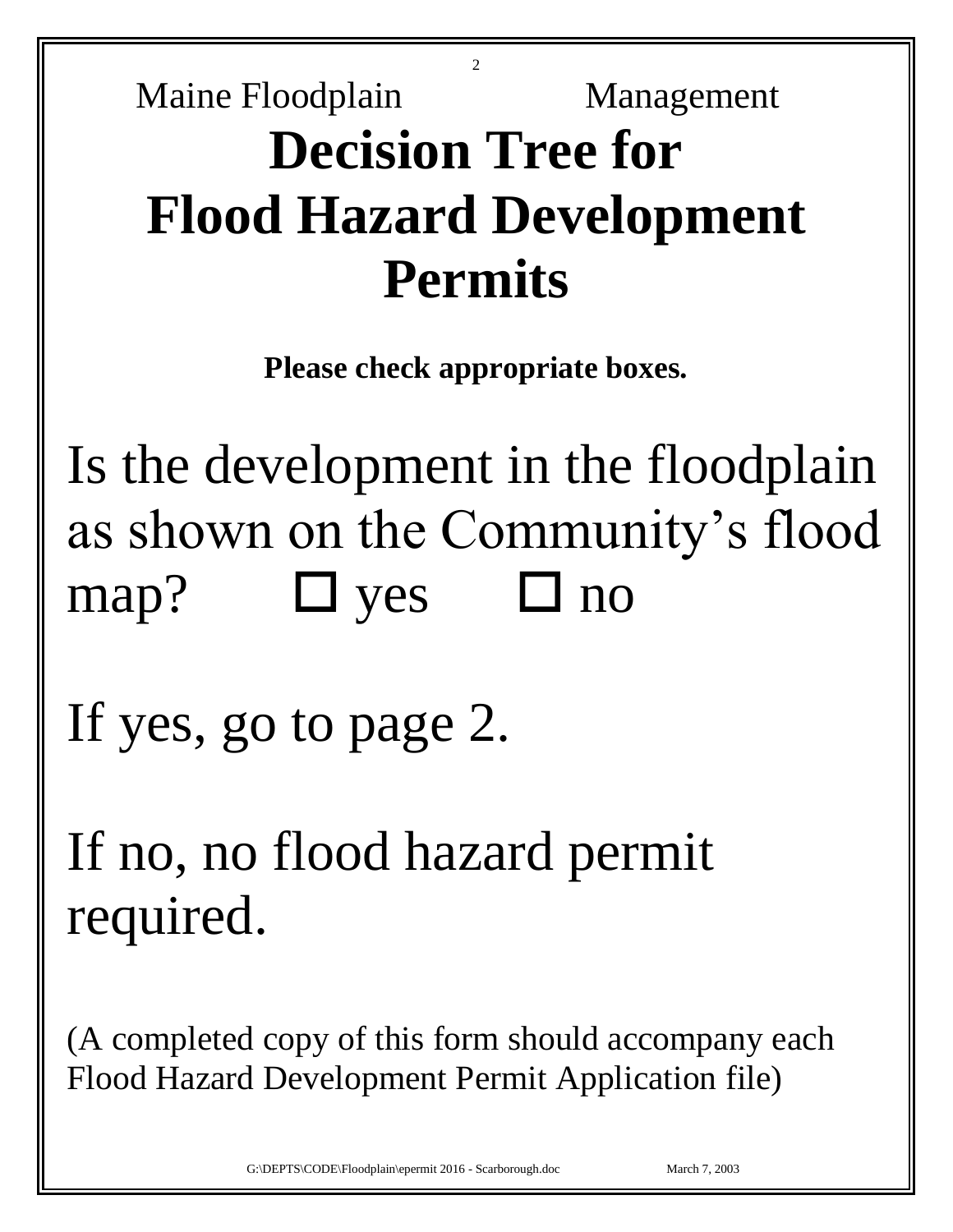## **Are other permits required (i.e., federal or state)?**

 $\Box$  If yes, advise applicant of what additional permits are needed.

 Request copy for attachment to Flood Hazard Development Permit Application. [Application may be made but permit shall not be issued until other permits are provided.] Go to section 2.

\_\_\_\_\_\_\_\_\_\_\_\_\_\_\_\_\_\_\_\_\_\_\_\_\_\_\_\_\_\_\_\_\_\_\_\_\_\_\_\_\_\_\_\_\_\_\_\_\_\_\_\_\_\_\_\_\_

 If no, proceed with Flood Hazard Development Permit Application. Go to section 2.

## **Section 2**

| Is the development in a Special Flood Hazard Zone A, A1-30, AE, or AH but<br>not in the floodway <sup>1</sup> ? |
|-----------------------------------------------------------------------------------------------------------------|
| $\Box$ yes<br>$\Box$ no                                                                                         |
| If yes, go to page 3. If no, continue.                                                                          |
| Is the development in Zone AO?                                                                                  |
| $\Box$ yes<br>$\Box$ no                                                                                         |
| If yes, go to page 4. If no, continue.                                                                          |
| Is the development in the Floodway?                                                                             |
| $\Box$ yes<br>$\Box$ no                                                                                         |
| If yes, go to page 5. If no, continue.                                                                          |
| Is the development in Zone V1-30 or VE?                                                                         |
| $\Box$ yes<br>$\Box$ no                                                                                         |
| If yes, go to page 6. If no, start over.                                                                        |

l <sup>1</sup> In Unnumbered A-Zones for riverine areas, the floodway is considered to be  $\frac{1}{2}$  the width of the floodplain as measured from the water's edge to the upland limit of the floodplain measured perpendicular to the stream or river.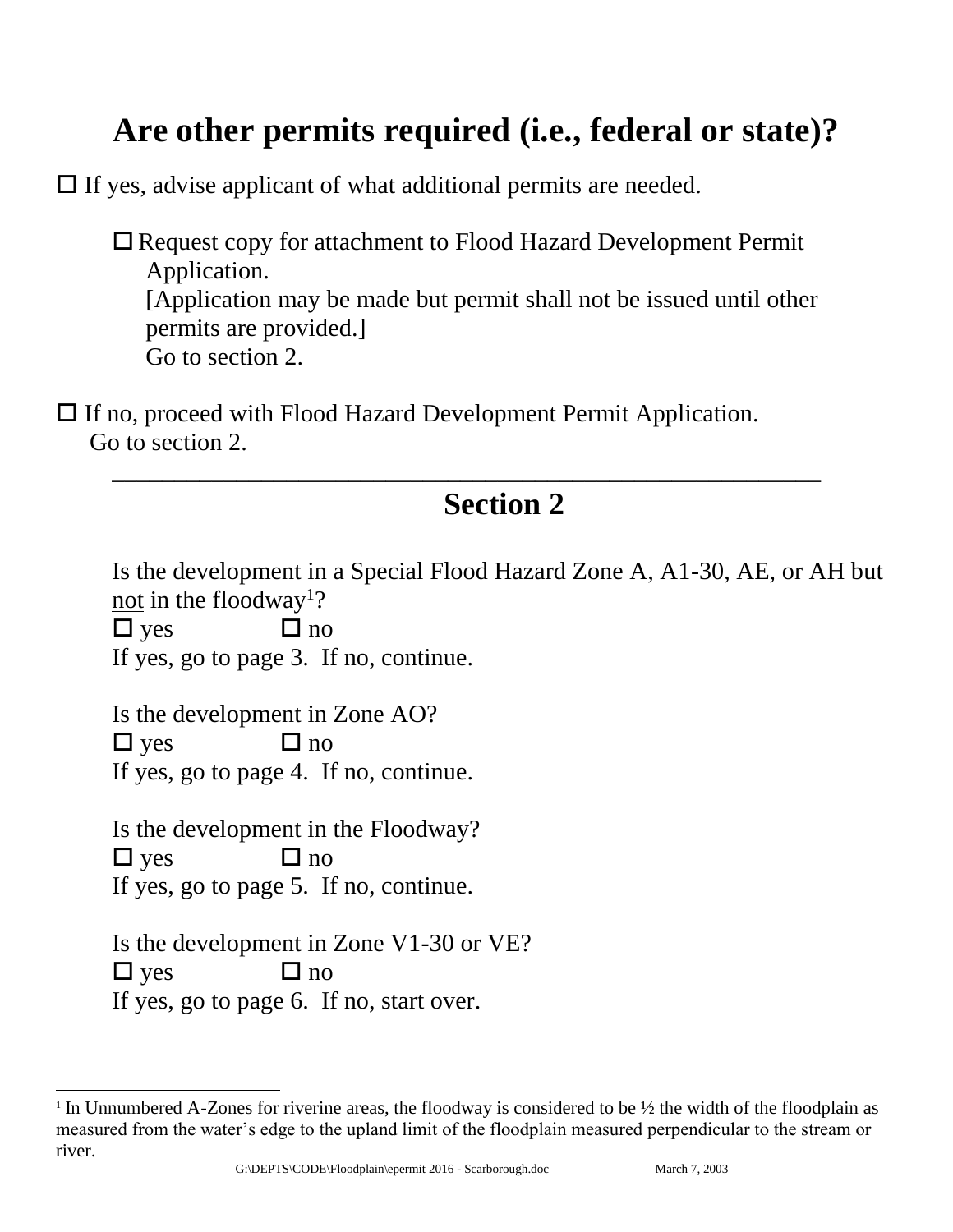

## **A, A1-30, AE and AH Zones [Not in Floodway]**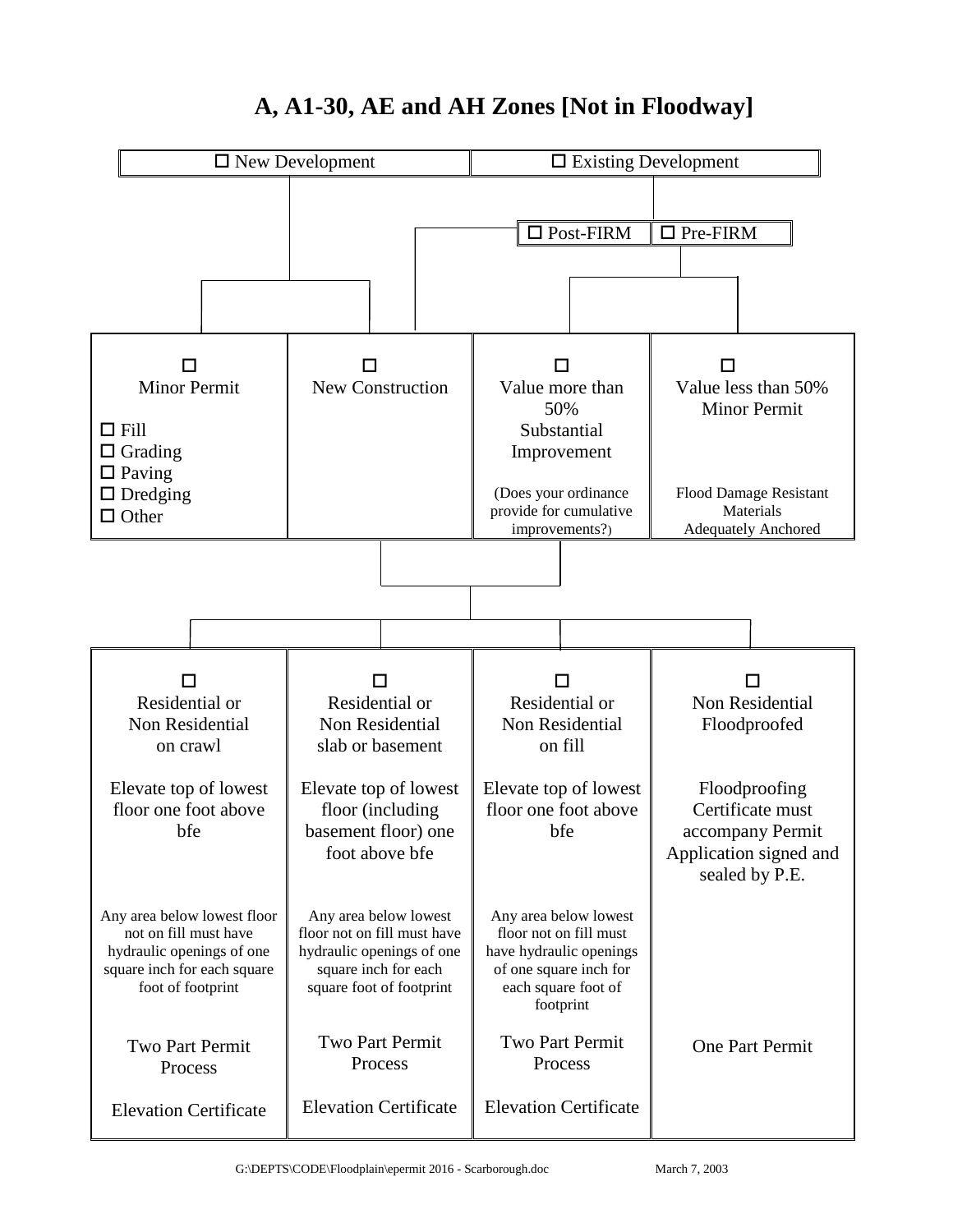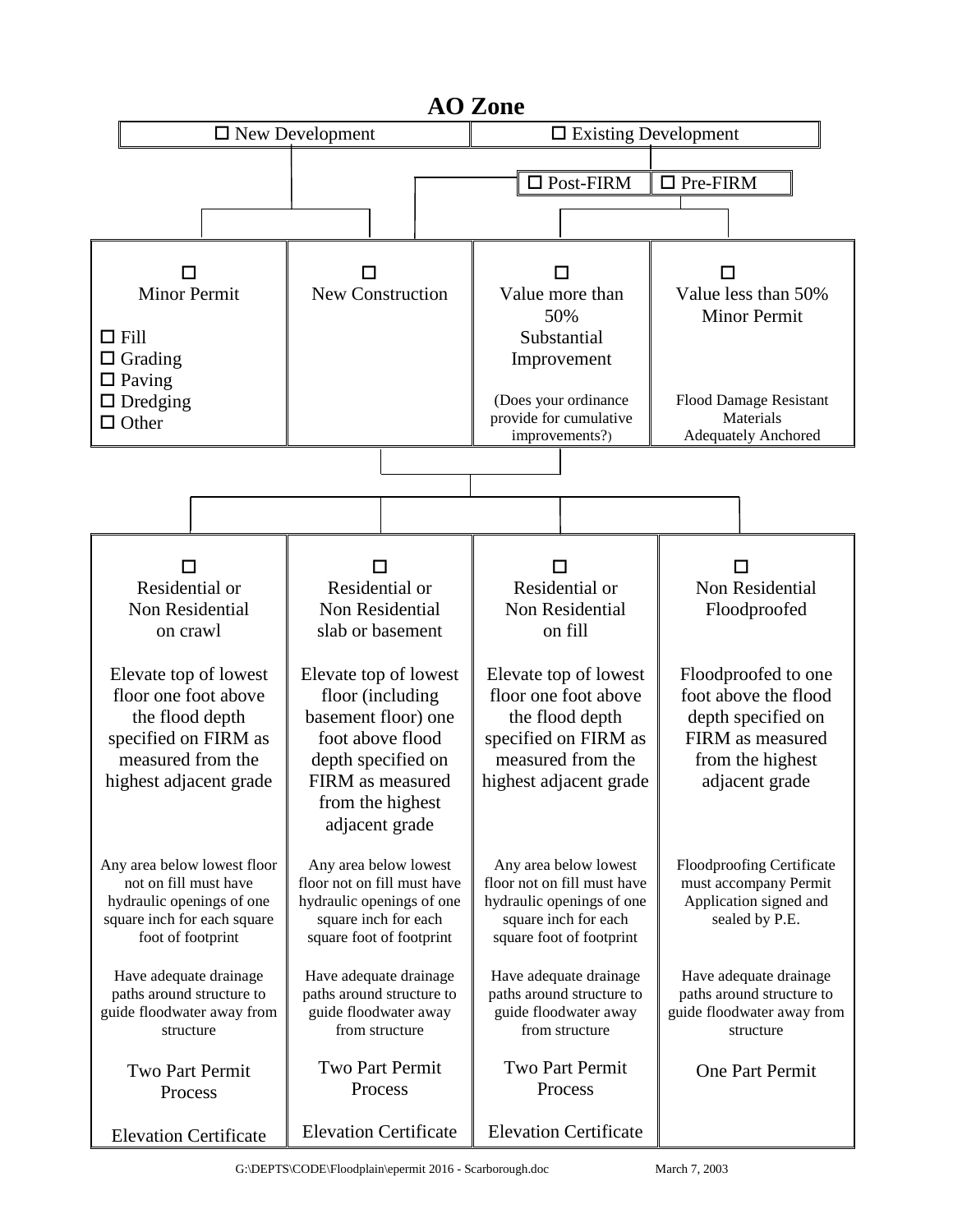### **Floodway**

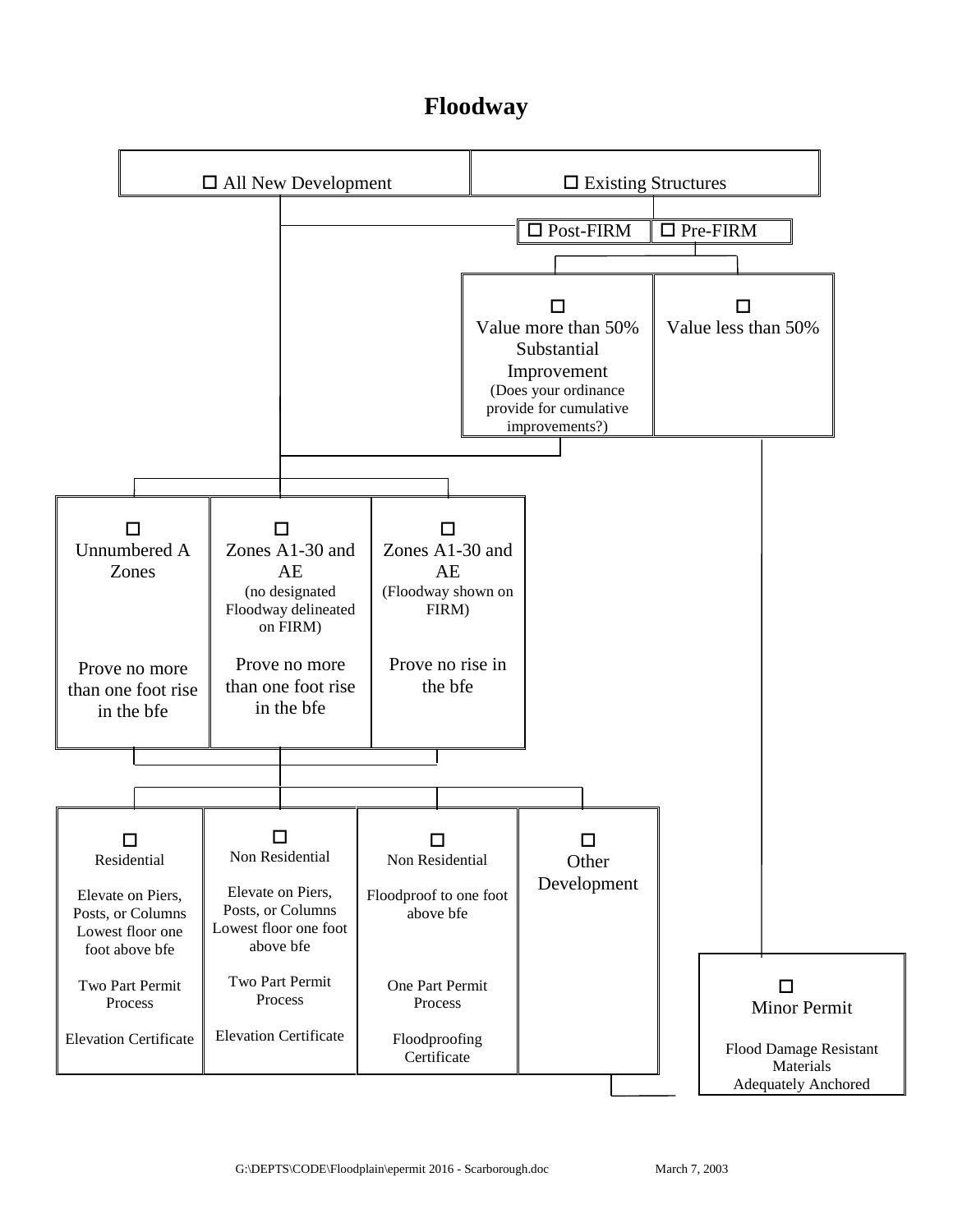### **V1-30 and VE Zones**



 $\overline{a}$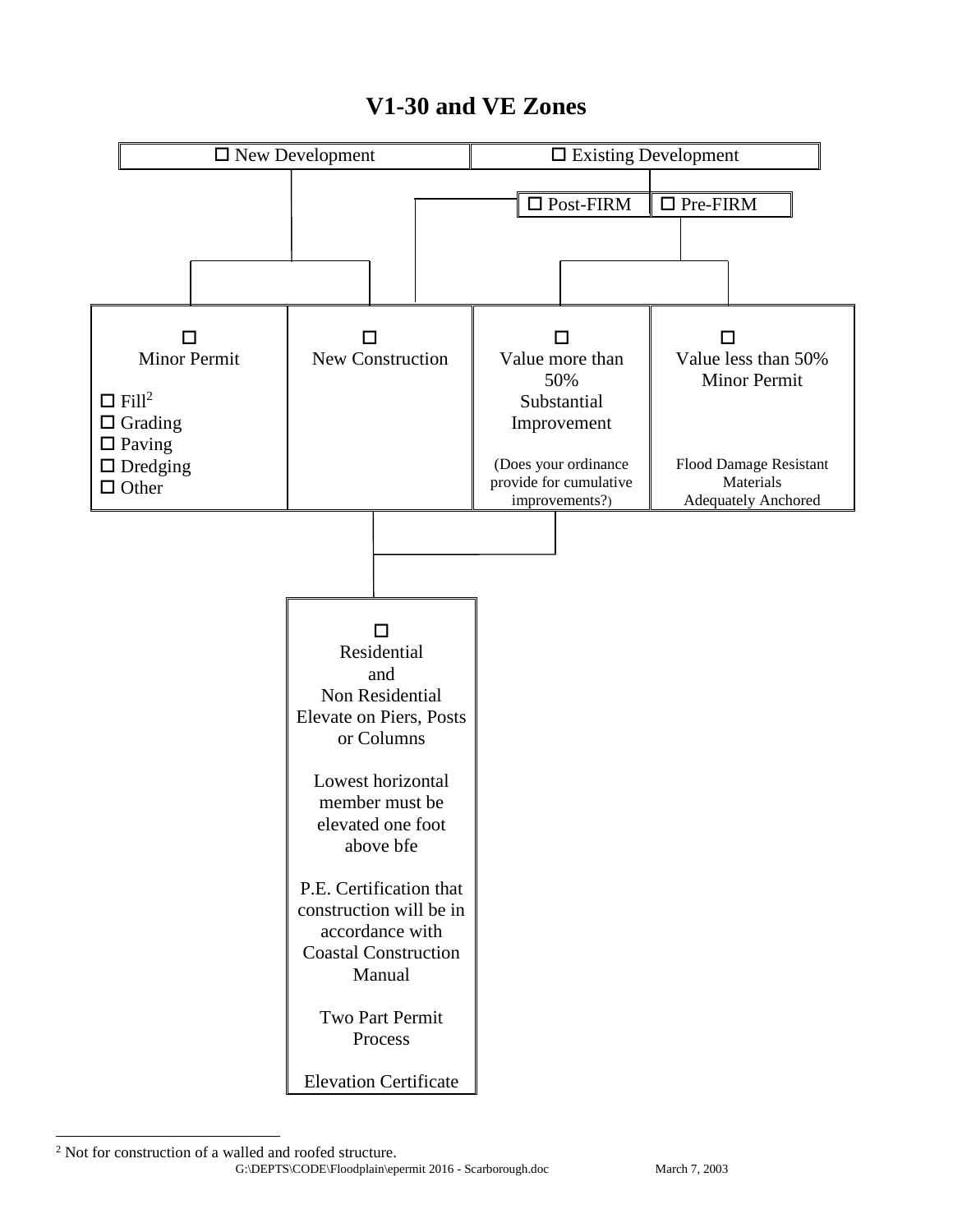## **FLOOD HAZARD DEVELOPMENT APPLICATION**

## **Scarborough, Maine**

(All applicants must complete entire application)  $[60.3(e)]$ 

| need for other municipal permit applications.                   |                                           |                                                                           | Application is hereby made for a Flood Hazard Development Permit as required under Article II of the Floodplain Management<br>Ordinance of ______________, Maine, for development as defined in said ordinance. This permit application does not preclude the                                                                                                                |
|-----------------------------------------------------------------|-------------------------------------------|---------------------------------------------------------------------------|------------------------------------------------------------------------------------------------------------------------------------------------------------------------------------------------------------------------------------------------------------------------------------------------------------------------------------------------------------------------------|
|                                                                 |                                           |                                                                           |                                                                                                                                                                                                                                                                                                                                                                              |
|                                                                 |                                           |                                                                           |                                                                                                                                                                                                                                                                                                                                                                              |
|                                                                 |                                           |                                                                           |                                                                                                                                                                                                                                                                                                                                                                              |
|                                                                 |                                           |                                                                           |                                                                                                                                                                                                                                                                                                                                                                              |
|                                                                 |                                           |                                                                           |                                                                                                                                                                                                                                                                                                                                                                              |
|                                                                 |                                           |                                                                           |                                                                                                                                                                                                                                                                                                                                                                              |
| <b>LEGAL DESCRIPTION</b>                                        |                                           |                                                                           |                                                                                                                                                                                                                                                                                                                                                                              |
|                                                                 |                                           |                                                                           | Is this part of a subdivision? $\square$ Yes $\square$ No If yes, give the name of the subdivision and lot number:                                                                                                                                                                                                                                                           |
|                                                                 |                                           |                                                                           | Subdivision: Lot #:                                                                                                                                                                                                                                                                                                                                                          |
|                                                                 |                                           |                                                                           |                                                                                                                                                                                                                                                                                                                                                                              |
|                                                                 | Street/Road Name                          |                                                                           |                                                                                                                                                                                                                                                                                                                                                                              |
|                                                                 |                                           |                                                                           |                                                                                                                                                                                                                                                                                                                                                                              |
|                                                                 | Town/Zip Code                             |                                                                           |                                                                                                                                                                                                                                                                                                                                                                              |
|                                                                 |                                           |                                                                           |                                                                                                                                                                                                                                                                                                                                                                              |
|                                                                 |                                           |                                                                           |                                                                                                                                                                                                                                                                                                                                                                              |
| <b>Estimated Value of Proposed Development:</b>                 |                                           |                                                                           | $\frac{\S_{\frac{1}{2}}}{\S_{\frac{1}{2}}}{\S_{\frac{1}{2}}}{\S_{\frac{1}{2}}}{\S_{\frac{1}{2}}}{\S_{\frac{1}{2}}}{\S_{\frac{1}{2}}}{\S_{\frac{1}{2}}}{\S_{\frac{1}{2}}}{\S_{\frac{1}{2}}}{\S_{\frac{1}{2}}}{\S_{\frac{1}{2}}}{\S_{\frac{1}{2}}}{\S_{\frac{1}{2}}}{\S_{\frac{1}{2}}}{\S_{\frac{1}{2}}}{\S_{\frac{1}{2}}}{\S_{\frac{1}{2}}}{\S_{\frac{1}{2}}}{\S_{\frac{1}{2$ |
|                                                                 |                                           |                                                                           | Proposed Lowest Floor elevation [for new or substantially improved structure]: _________                                                                                                                                                                                                                                                                                     |
| <b>OTHER PERMITS</b>                                            |                                           |                                                                           |                                                                                                                                                                                                                                                                                                                                                                              |
| Are other permits required from State or Federal jurisdictions? | If yes, are these other permits attached? |                                                                           | $\Box$ Yes $\Box$ No<br>$\Box$ Not Applicable<br>$\Box$ Yes $\Box$ No                                                                                                                                                                                                                                                                                                        |
|                                                                 |                                           |                                                                           | Federal and State Permits may include but are not limited to: ME/DEP/Natural Resource Protection Act, Site Location of<br>Development Act, Metallic Mineral Exploration, Advanced Exploration and Mining; USACE/Section 9 & 10 of the Rivers<br>and Harbors Act/ Section 404 of the Clean Water Act; Federal Energy Regulation Commission.                                   |
| <b>SEWER AND WATER</b>                                          |                                           |                                                                           |                                                                                                                                                                                                                                                                                                                                                                              |
| Sewage Disposal:                                                | $\Box$ Public<br>$\Box$ Existing          | $\Box$ Private<br>$\Box$ Proposed                                         | □ Not Applicable Type ____________                                                                                                                                                                                                                                                                                                                                           |
| Water Supply:                                                   | $\Box$ Public                             | $\Box$ Private<br>G:\DEPTS\CODE\Floodplain\epermit 2016 - Scarborough.doc | March 7, 2003                                                                                                                                                                                                                                                                                                                                                                |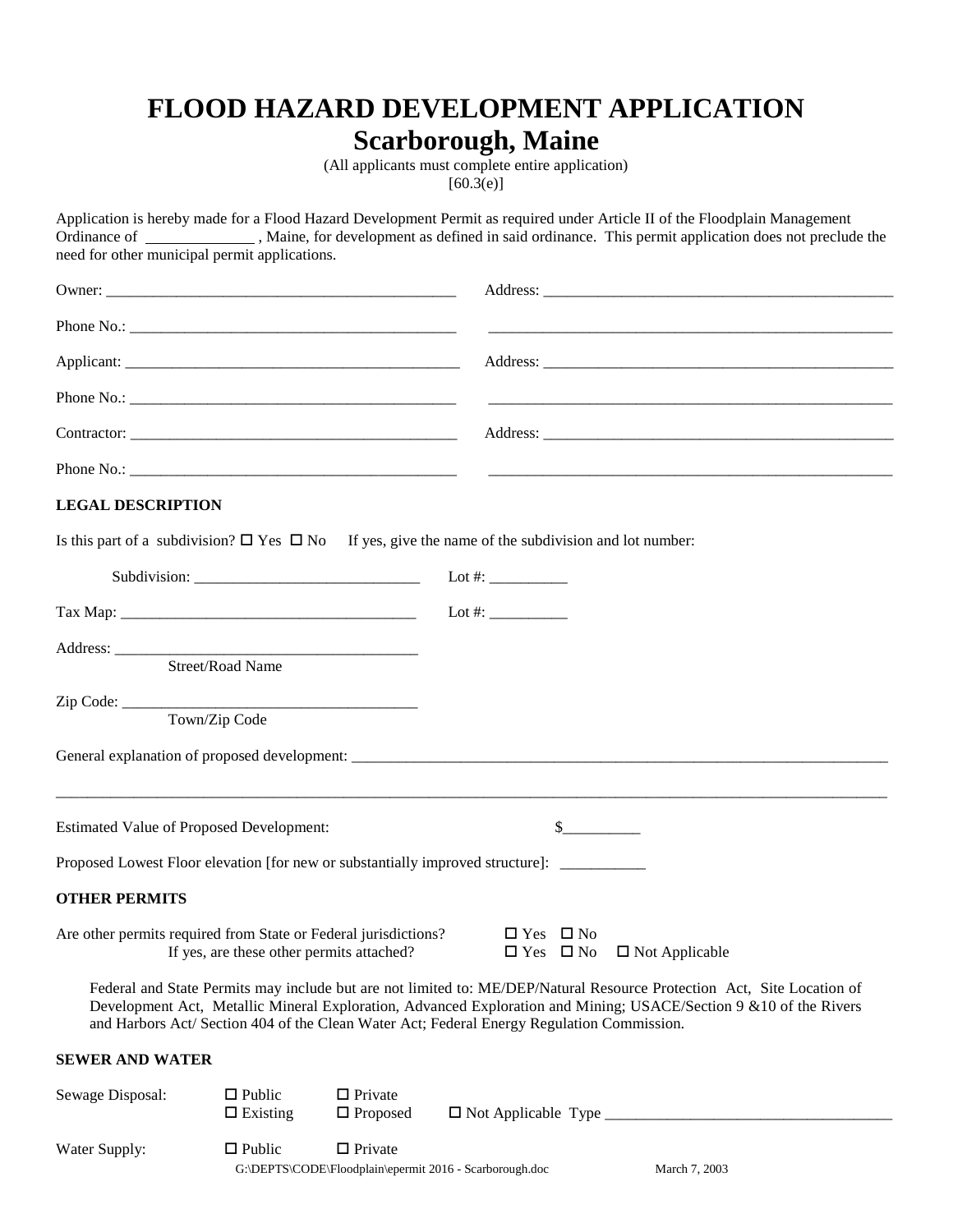|                                                                                                                                                                                                                                                                                                                                                                    | (This section to be completed by Municipal Official)                                                                                                                                                                                                                                                                                                                                                                                                                                                                        |  |
|--------------------------------------------------------------------------------------------------------------------------------------------------------------------------------------------------------------------------------------------------------------------------------------------------------------------------------------------------------------------|-----------------------------------------------------------------------------------------------------------------------------------------------------------------------------------------------------------------------------------------------------------------------------------------------------------------------------------------------------------------------------------------------------------------------------------------------------------------------------------------------------------------------------|--|
| <b>LOCATION</b>                                                                                                                                                                                                                                                                                                                                                    |                                                                                                                                                                                                                                                                                                                                                                                                                                                                                                                             |  |
|                                                                                                                                                                                                                                                                                                                                                                    |                                                                                                                                                                                                                                                                                                                                                                                                                                                                                                                             |  |
| $\Box$ V1-30 Zone<br>$\Box$ VE Zone $\Box$ AE Zone $\Box$ A1-30 Zone $\Box$ A Zone<br>$\Box$ AO Zone<br>$\Box$ AH Zone<br>$\Box$ FRINGE<br>$\Box$ FLOODWAY (1/2 width of floodplain in A Zone)                                                                                                                                                                     |                                                                                                                                                                                                                                                                                                                                                                                                                                                                                                                             |  |
| Base Flood Elevation (bfe) at the site ______ NGVD [Required for New Construction or Substantial Improvement]                                                                                                                                                                                                                                                      |                                                                                                                                                                                                                                                                                                                                                                                                                                                                                                                             |  |
| Lowest floor elevation of proposed or existing structure ______ NGVD [Required for New Construction or Substantial Improvement]                                                                                                                                                                                                                                    |                                                                                                                                                                                                                                                                                                                                                                                                                                                                                                                             |  |
| If proposed development is in an AE or A1-30 Zone and cross section data is available in the Flood Insurance Study, please note the<br>nearest cross section reference letter and elevation of base flood at nearest cross section above and below the site.                                                                                                       |                                                                                                                                                                                                                                                                                                                                                                                                                                                                                                                             |  |
| <b>Cross Section Letter</b><br><b>Base Flood Elevation</b><br>Above Site<br>Above Site<br>Below Site<br>Below Site ________                                                                                                                                                                                                                                        |                                                                                                                                                                                                                                                                                                                                                                                                                                                                                                                             |  |
| Basis of unnumbered A Zone bfe determination:<br>□ From a Federal Agency:<br>□ Established by Professional Land Surveyor<br>□ Highest Known Water Level<br><b>VALUE</b>                                                                                                                                                                                            | □ Established by Professional Engineer □ HEC/RAS □ HEC II □ HY 7 □ TR20 □ TR55 □ Quick-2<br>$\Box$ Other                                                                                                                                                                                                                                                                                                                                                                                                                    |  |
|                                                                                                                                                                                                                                                                                                                                                                    |                                                                                                                                                                                                                                                                                                                                                                                                                                                                                                                             |  |
| If the development involves work on an existing structure, enter the Market Value of existing structure before improvements:<br>$\mathbb{S}$                                                                                                                                                                                                                       |                                                                                                                                                                                                                                                                                                                                                                                                                                                                                                                             |  |
|                                                                                                                                                                                                                                                                                                                                                                    |                                                                                                                                                                                                                                                                                                                                                                                                                                                                                                                             |  |
| $\Box$ New Construction or Substantial Improvement                                                                                                                                                                                                                                                                                                                 | $\Box$ Minor improvement or minor addition to existing development                                                                                                                                                                                                                                                                                                                                                                                                                                                          |  |
| <b>TYPE OF DEVELOPMENT</b><br>Check the appropriate box to the left of the type(s) of development requested and complete information for each applicable line:                                                                                                                                                                                                     |                                                                                                                                                                                                                                                                                                                                                                                                                                                                                                                             |  |
| Dimensions<br>$\Box$ 1. Residential Structure                                                                                                                                                                                                                                                                                                                      | Cubic Yards                                                                                                                                                                                                                                                                                                                                                                                                                                                                                                                 |  |
| $\Box$ 1a. New Structure<br>$\Box$ 1b. Add to Structure<br>$\square$ 1c. Renovations/repairs/maintenance<br>$\square$ 2. Non-Residential Structure<br>$\square$ 2a. New Structure<br>$\Box$ 2b. Add to Structure<br><u> 1989 - Johann Barbara, martin da kasar Amerikaan kasar da</u><br>$\square$ 2c. Renovations/repairs/maintenance<br>$\Box$ 2d. Floodproofing | $\Box$ 7. Filling <sup>3</sup><br>$\square$ 8. Dredging<br><u> 1989 - Johann Barbara, martxa al III-lea (h. 1989).</u><br>$\square$ 9. Excavation<br>$\Box$ 10. Levee<br>$\Box$ 11. Drilling<br>Number of Acres<br>$\Box$ 12. Mining<br>$\Box$ 13. Dam: Water surface to be created<br><b>Contract Contract Contract Contract Contract Contract Contract Contract Contract Contract Contract Contract Contract Contract Contract Contract Contract Contract Contract Contract Contract Contract Contract Contract Contr</b> |  |
| $\square$ 3. Accessory Structure<br>$\square$ 4. Functionally Dependent Use:<br>$\Box$ 4a. Dock<br>$\Box$ 4b. Pier<br>$\Box$ 4c. Boat Ramp<br>$\Box$ 4d. Other<br>$\square$ 5. Paving<br>$\Box$ 6. Conditional Use (Lobster/Fish Shed seaward of mean high                                                                                                         | $\Box$ 14. Water Course Alteration<br>Note: Detailed description must be attached with copies<br>of all applicable notifications, state and federal permits.<br>$\square$ 15. Storage of equipment or materials<br>$\square$ 16. Sewage Disposal System<br>$\Box$ 17. Water Supply System<br>$\Box$ 18. Other: Explain<br><u> 1990 - Johann Harry Harry Harry Harry Harry Harry Harry Harry Harry Harry Harry Harry Harry Harry Harry Harry</u>                                                                             |  |
| tide)<br>Note: Conditional Use requires add'l. information due to specific<br>standards, public hearing, and Planning Board review.                                                                                                                                                                                                                                |                                                                                                                                                                                                                                                                                                                                                                                                                                                                                                                             |  |

G:\DEPTS\CODE\Floodplain\epermit 2016 - Scarborough.doc March 7, 2003  $\overline{a}$ <sup>3</sup> Certain prohibitions apply in Velocity Zones 2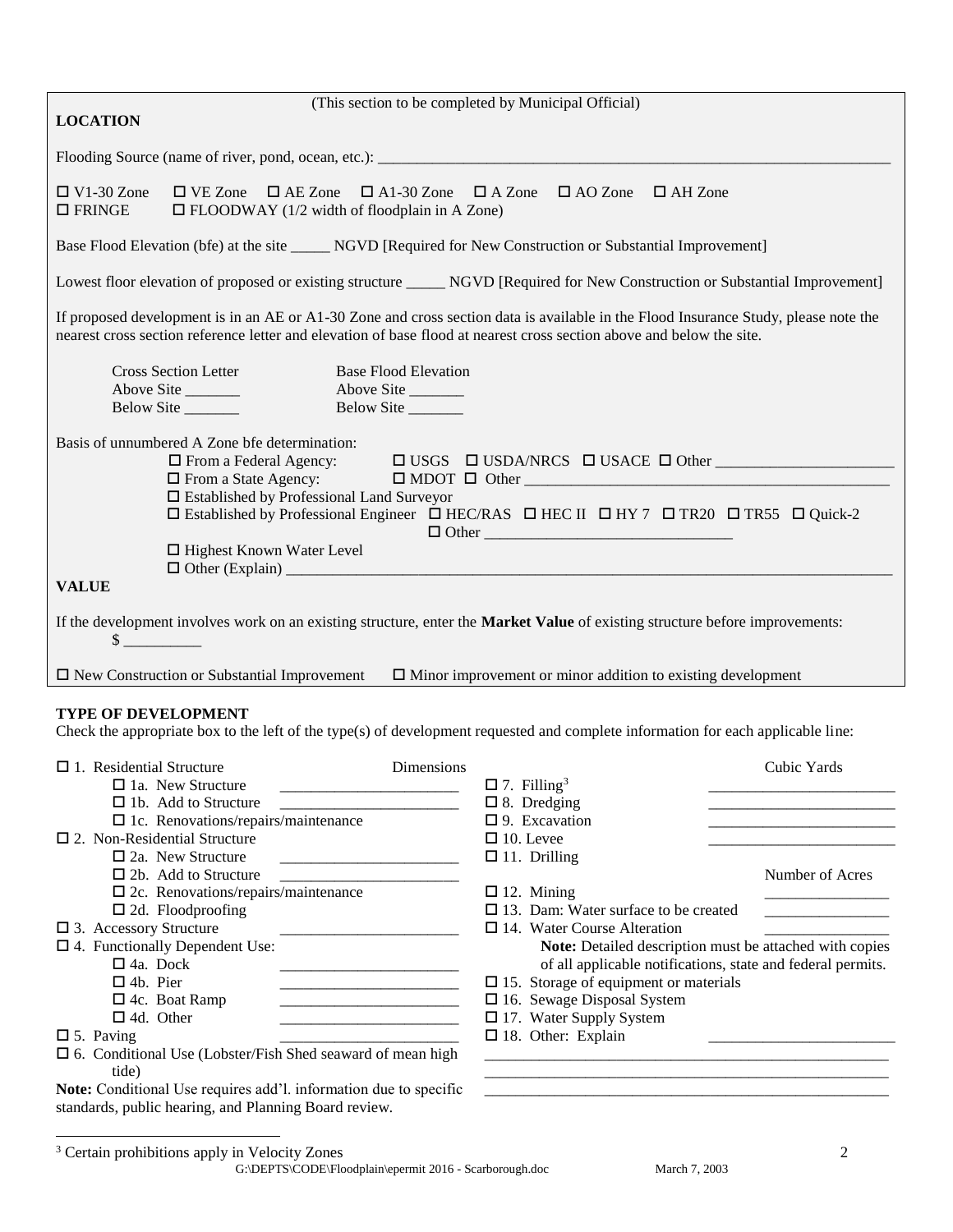#### **Attach a Site Plan** – Drawn to scale with north arrow.

- Show property boundaries, floodway, and floodplain lines.
- Show dimensions of the lot.
- Show dimensions and location of existing and/or proposed development on the site.
- Show areas to be cut and filled.

**Attach Statement** – describing in detail how each applicable development standard in Article VI will be met.

#### **For New Construction or Substantial Improvement also show:**

- Existing and proposed grade elevations adjacent to the walls of the structure done by a Professional land Surveyor, Architect, or Engineer.
- Location and elevation of temporary elevation reference marks on the site.

#### **Special Note:**

**Substantial Improvement** is defined as any reconstruction, rehabilitation, addition or other improvement of a structure, the cost of which equals or exceeds 50 percent of the market value of the structure before the start of construction of the improvement. Please refer to the floodplain management ordinance, Article XIV, for more complete definitions of New Construction and Substantial Improvement.

**Structures in Velocity Zones** are not permitted on fill or excavations. Structures must be built on open foundation systems, i.e., columns, piles, posts. Certification of structural design, specifications, plans and construction methods completed by a Professional Engineer or Architect shall accompany the application as required in Article VI.L.3. of the floodplain management ordinance.

#### **The applicant understands and agrees that:**

- The permit applied for, if granted, is issued on the representations made herein;
- Any permit issued may be revoked because of any breach of representation;
- Once a permit is revoked all work shall cease until the permit is reissued or a new permit is issued;
- Any permit issued on this application will not grant any right or privilege to erect any structure or sue any premises described for any purposes or in any manner prohibited by the ordinances, codes, or regulations of the municipality;
- The applicant hereby gives consent to the Code Enforcement Officer to enter and inspect activity covered under the provisions of the Floodplain management Ordinance;
- If issued, the permit form will be posted in a conspicuous place on the premises in plain view; and,
- If issued, the permit will expire if no work is commenced within 180 days of issuance.

I hereby certify that all the statements in, and in the attachments to this application are a true description of the existing property and the proposed development project.

| Signature                                                                                            |  |
|------------------------------------------------------------------------------------------------------|--|
| <b>or</b>                                                                                            |  |
|                                                                                                      |  |
| Signature                                                                                            |  |
| (This section to be completed by Municipal Official)                                                 |  |
| Date: Submitted _______; Fee Paid _______; Reviewed by CEO ______; Reviewed by Planning Board ______ |  |
|                                                                                                      |  |
|                                                                                                      |  |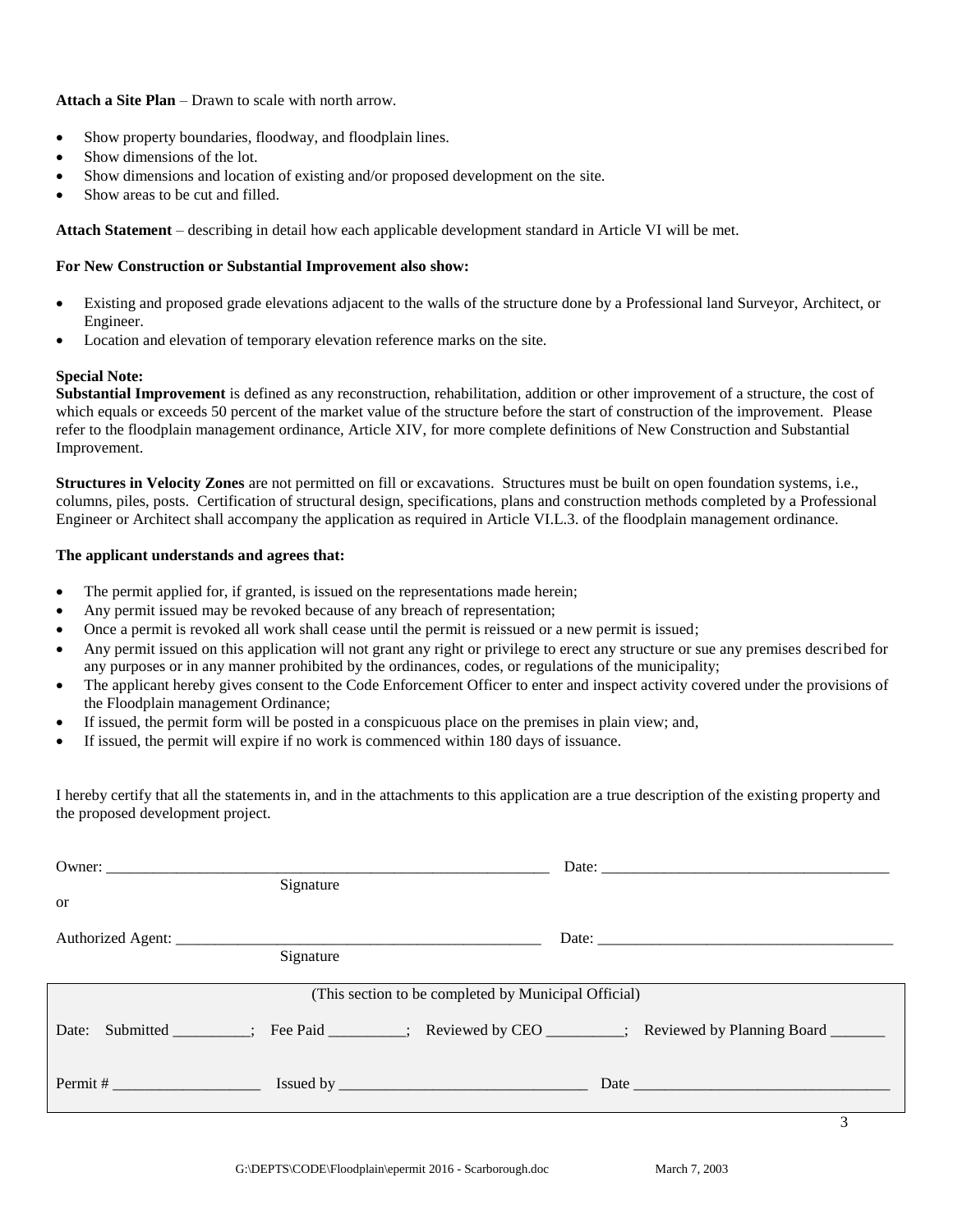## **FLOOD HAZARD DEVELOPMENT PERMIT PART I Scarborough, Maine**

(For New Construction or Substantial Improvements)

**For New Construction or Substantial Improvement of any structure, this Flood Hazard Development Permit allows construction only up to the establishment of the lowest floor**. This permit is issued based on documentation that the information provided in the Flood Hazard Development Permit Application is in compliance with the Floodplain Management Ordinance. Once the lowest floor is established, the permittee must provide an Elevation Certificate establishing the as built lowest floor elevation. When the Code Enforcement Officer finds the documentation in the Elevation Certificate to be in compliance with the Floodplain Management Ordinance, the Part II Flood Hazard Development Permit shall be issued. The Part II Permit must be issued in order for construction to continue.

A Part I Flood Hazard Development Permit is hereby issued as provided under Article V.F. of the Floodplain Management Ordinance of , Maine, for development as defined in said ordinance.

Tax Map: \_\_\_\_\_\_\_\_\_\_\_\_\_\_\_\_\_\_\_\_\_\_\_\_\_ Lot #: \_\_\_\_\_\_\_\_\_\_\_\_\_\_\_

Project Description:

#### **The permittee understands and agrees that:**

- The permit is issued on the representations made herein and on the application for permit;
- The permit may be revoked because of any breach of representation;
- Once a permit is revoked all work shall cease until the permit is reissued or a new permit is issued;
- The permit will not grant any right or privilege to erect any structure or use any premises described for any purposes or in any manner prohibited by the ordinances, codes, or regulations of the municipality;
- The permittee hereby gives consent to the Code Enforcement Officer to enter and inspect activity covered under the provisions of the Floodplain Management Ordinance;
- The permit form will be posted in a conspicuous place on the premises in plain view; and,
- The permit will expire if no work is commenced within 180 days of issuance.

I hereby certify that all the statements in, and in the attachments to this permit are a true description of the existing property and the proposed development project.

|           | Signature |       |  |
|-----------|-----------|-------|--|
| <b>or</b> |           |       |  |
|           |           |       |  |
|           | Signature |       |  |
|           |           |       |  |
|           |           |       |  |
|           |           | Date: |  |
|           |           |       |  |
|           |           |       |  |
|           |           |       |  |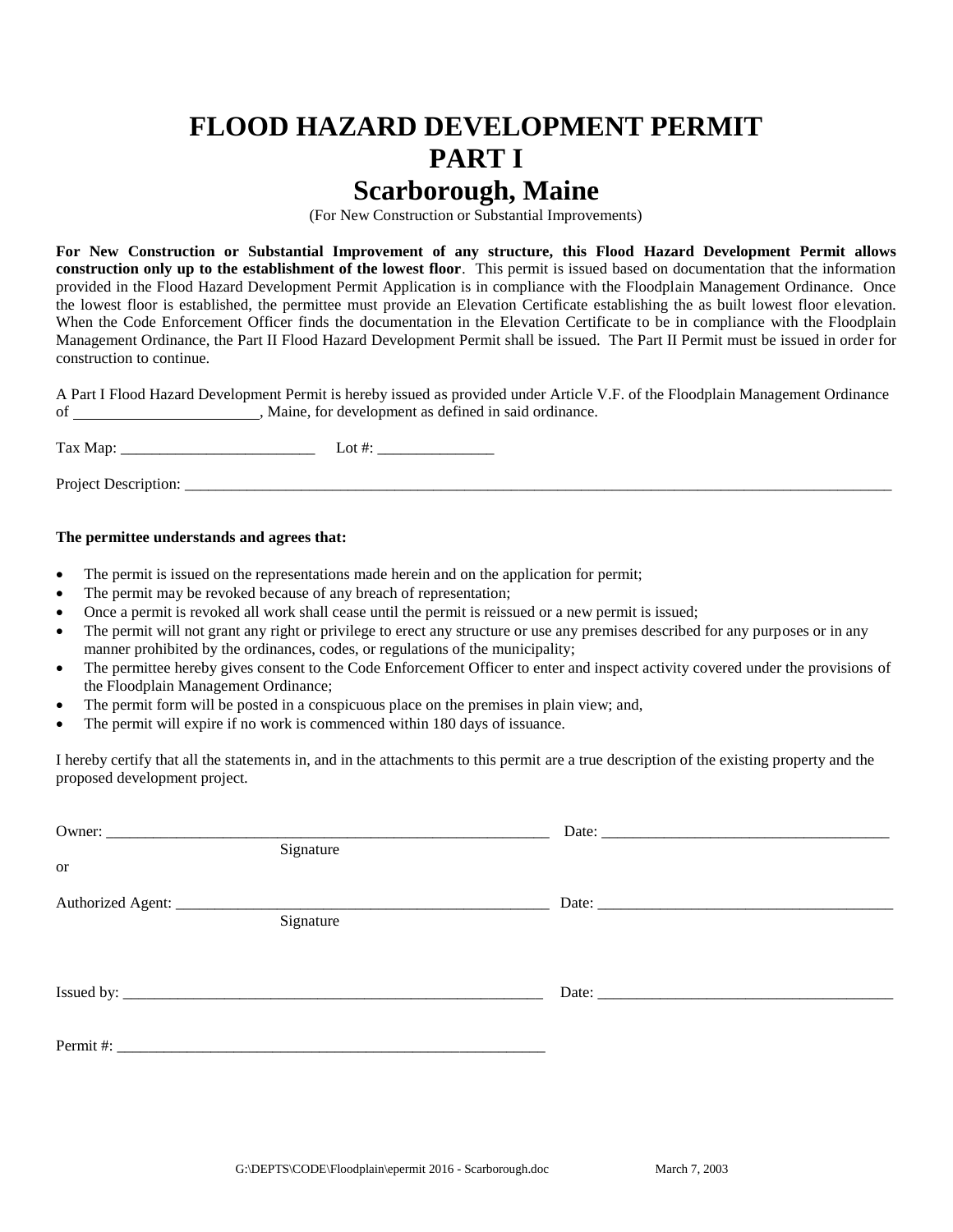## **FLOOD HAZARD DEVELOPMENT PERMIT PART II Scarborough, Maine**

(For completion of New Construction or Substantial Improvements)

The following information has been submitted and found compliant with the Development Standards of the Floodplain Management Ordinance:

FEMA Elevation Certificate Form 81-31

#### **For construction in Zones V1-30 and VE only:**

 Review of the structural design, specifications, plans, and construction methods by a Professional Engineer or Architect certifying that they meet or exceed the technical criteria contained in the FEMA/Coastal Construction Manual and are in accordance with accepted standard of practice for meeting the criteria of Article VI.L.2.

A Part II Flood Hazard Development Permit is hereby issued as provided under Article V.F. of the Floodplain Management Ordinance of \_\_\_\_\_\_\_\_\_\_\_\_\_\_\_\_\_\_\_\_\_\_\_\_\_\_\_\_\_\_, Maine, for development as defined in said ordinance.

Tax Map:  $\qquad \qquad$  Lot #:

#### **The permittee understands and agrees that:**

- The permit is issued on the representations made herein and on the elevation certificate;
- The permit may be revoked because of any breach of representation;
- Once a permit is revoked all work shall cease until the permit is reissued or a new permit is issued;
- The permit will not grant any right or privilege to erect any structure or use any premises described for any purposes or in any manner prohibited by the ordinances, codes, or regulations of the municipality;
- The permittee hereby gives consent to the Code Enforcement Officer to enter and inspect activity covered under the provisions of the Floodplain Management Ordinance;
- The permit form will be posted in a conspicuous place on the premises in plain view; and,
- The permit will expire if no work is commenced within 180 days of issuance.

I hereby certify that all the statements in, and in the attachments to this permit are a true description of the existing property and the proposed development project.

|                                | Signature                                                                       |       |
|--------------------------------|---------------------------------------------------------------------------------|-------|
| <b>or</b>                      |                                                                                 |       |
| Authorized Agent: ____________ | the contract of the contract of the contract of the contract of the contract of | Date: |
|                                | Signature                                                                       |       |
|                                |                                                                                 |       |
|                                |                                                                                 |       |
|                                |                                                                                 |       |
|                                |                                                                                 |       |
| Permit #:                      |                                                                                 |       |
|                                |                                                                                 |       |